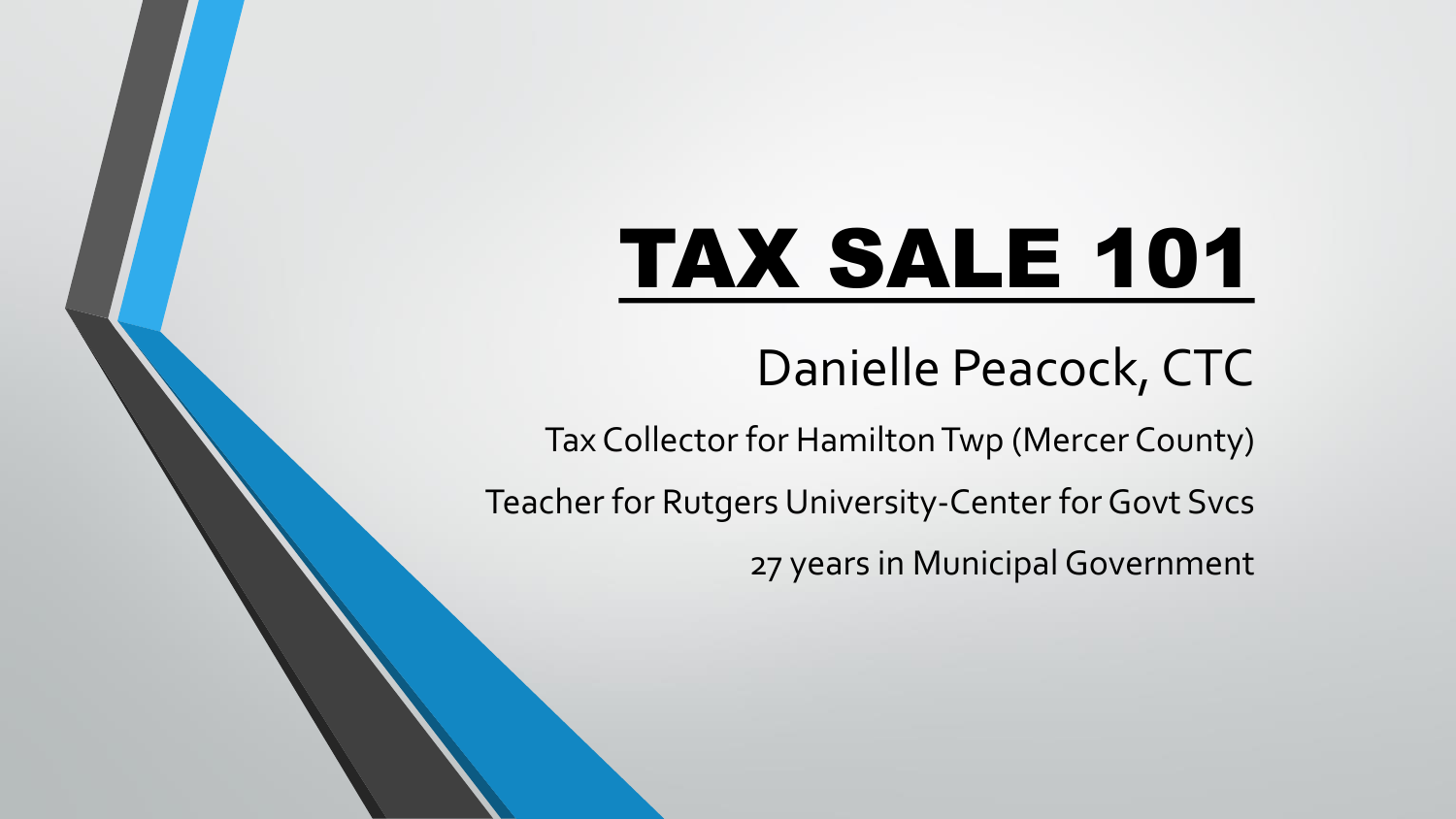# Title 54 Chapter 5 Commonly Called Tax Sale Law

• Definition –The sale of property to collect payment of delinquent tax or other Municipal Charges

• Inclusive of Taxes, interest, costs of sale, water, sewer, electric, Assessments for Improvements, demolitions, board ups, etc.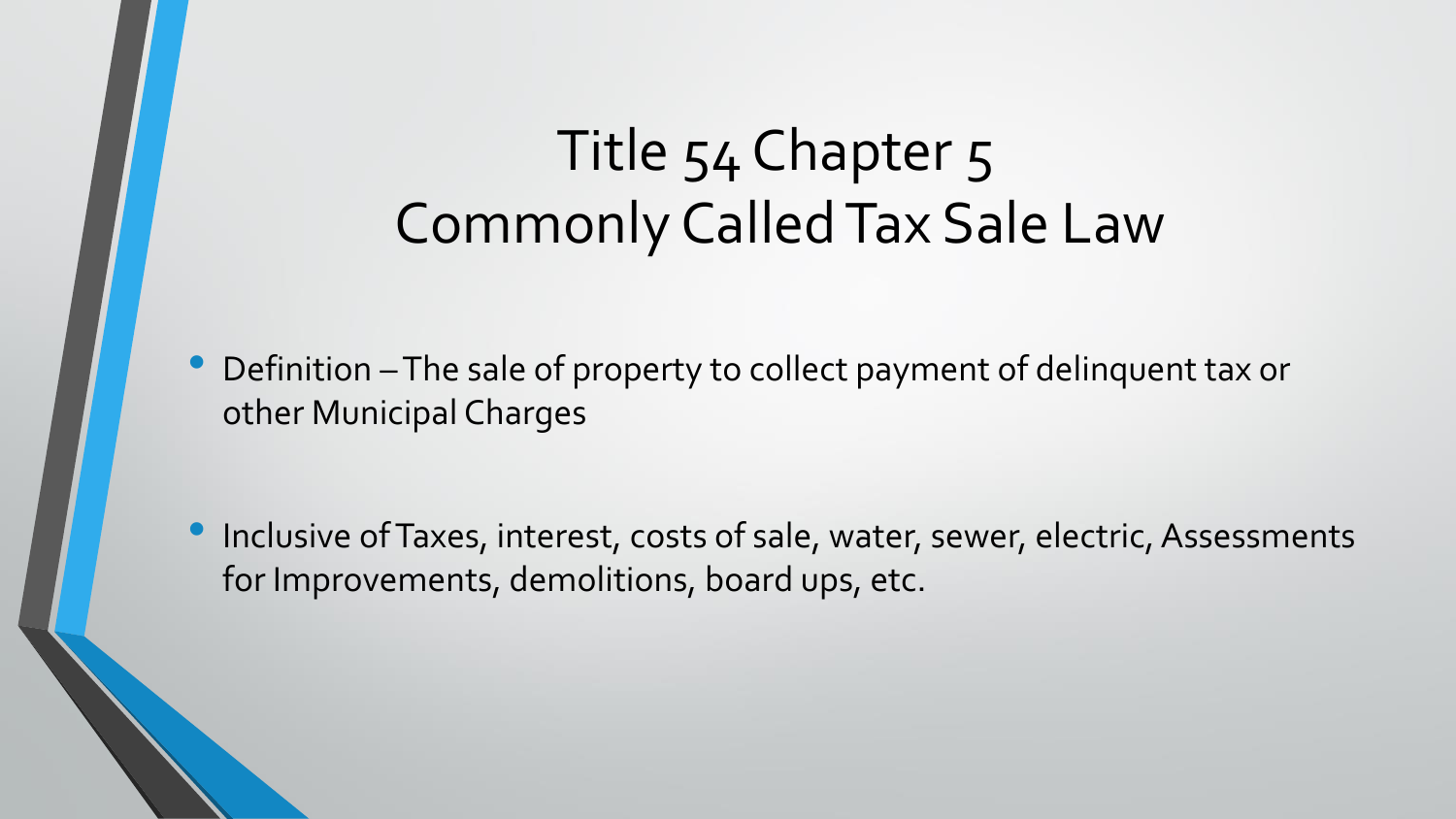### Accelerated Sale vs. Standard Sale

### • Tax Sale process begins the 11th Day of the 11th Month

- Calendar Year = 11/11
- State Fiscal Year = 5/11

### • Accelerated Sale is held prior to close of the current fiscal year

- Current years delinquencies are sold in the current year
- Requires Resolution of the Governing Body
- Must be held by 12/31 (CY) or 6/30 (SFY) of the current year

### Standard Sale is held before the end of the following fiscal year

- Prior year delinquencies are sold
- Must be held by 12/31 (CY) or 6/30 (SFY) of the subsequent year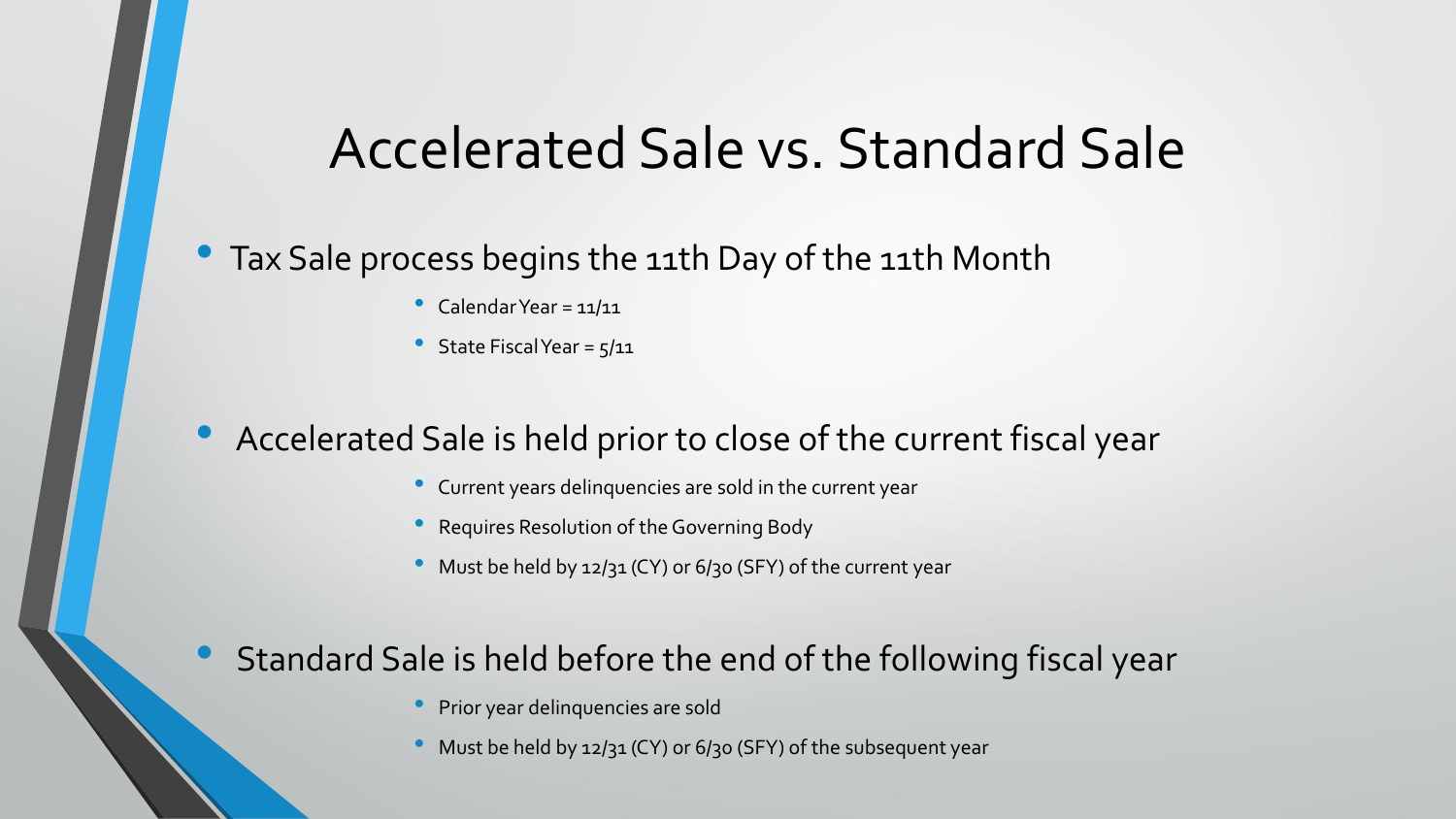# Abandoned Properties-Special Tax Sale Chapter 210 P.L. 2003

- Property is deemed vacant by a Public Officer
- Not legally occupied for at least 6 months
- Construction project has been abandoned
- Minimum of (1) installment delinquent
- Property is a "nuisance" or hazard
- Property is in need of rehab
- Governing Body can dictate the terms of the sale
	- Require property to be rehabilitated
	- Set the sale amount
	- Require the property be owner occupied/no rentals
	- Lienholders can file affidavits with the tax collector for cost of rehabilitation which will then accrue to the existing lien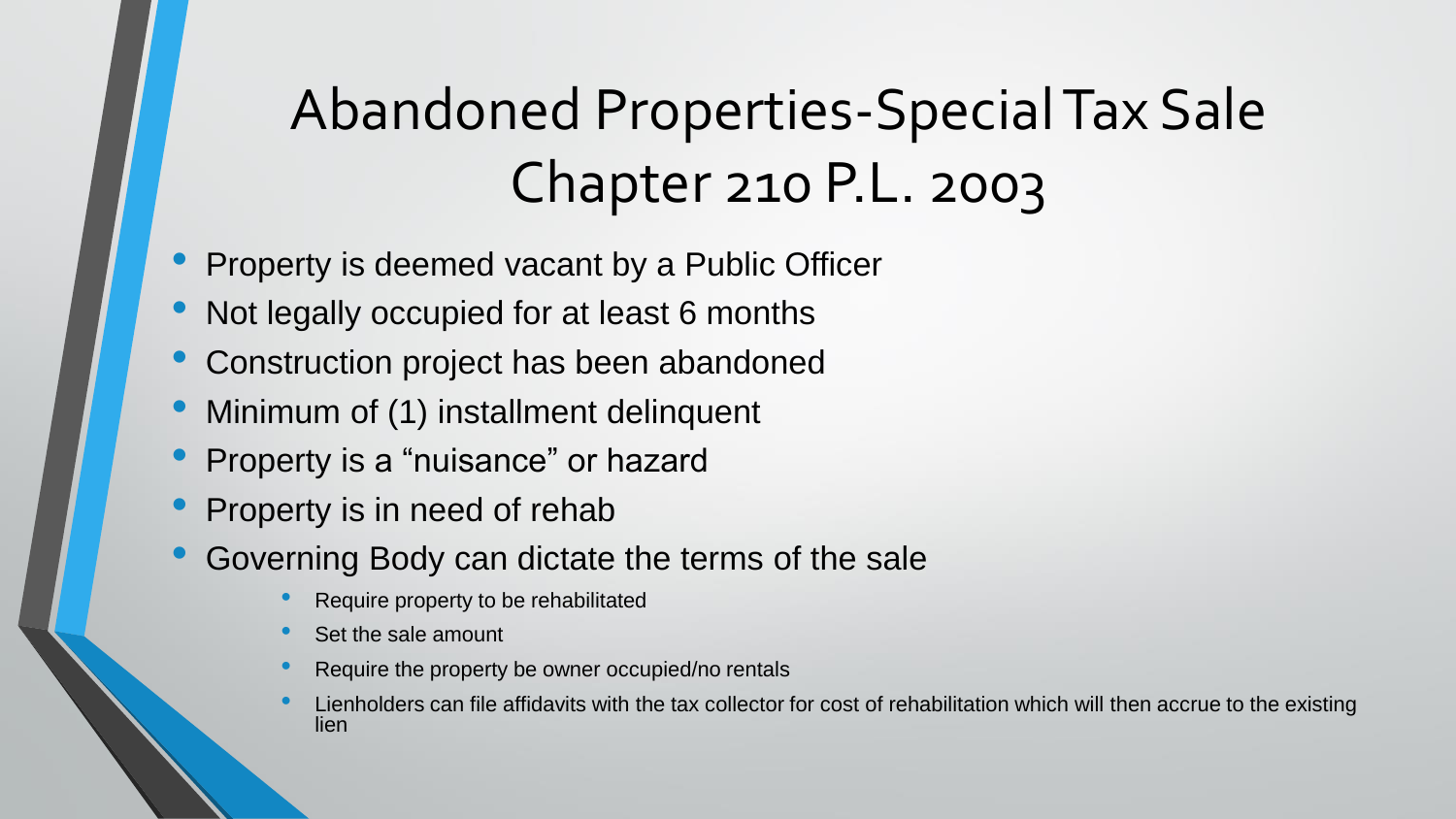# TAX SALE PROCESS

- Tax Collector responsible for collecting entire tax levy
- Installments that are delinquent for certain periods of time require the Tax Collector to "ENFORCE" the levy through the tax sale process
- Listing is prepared
	- **Accelerated Sale = 11th Day of the 11th Month**
	- **Standard Sale = 50 Days Prior to date of Sale**
	- **Permanent Record and must be bound**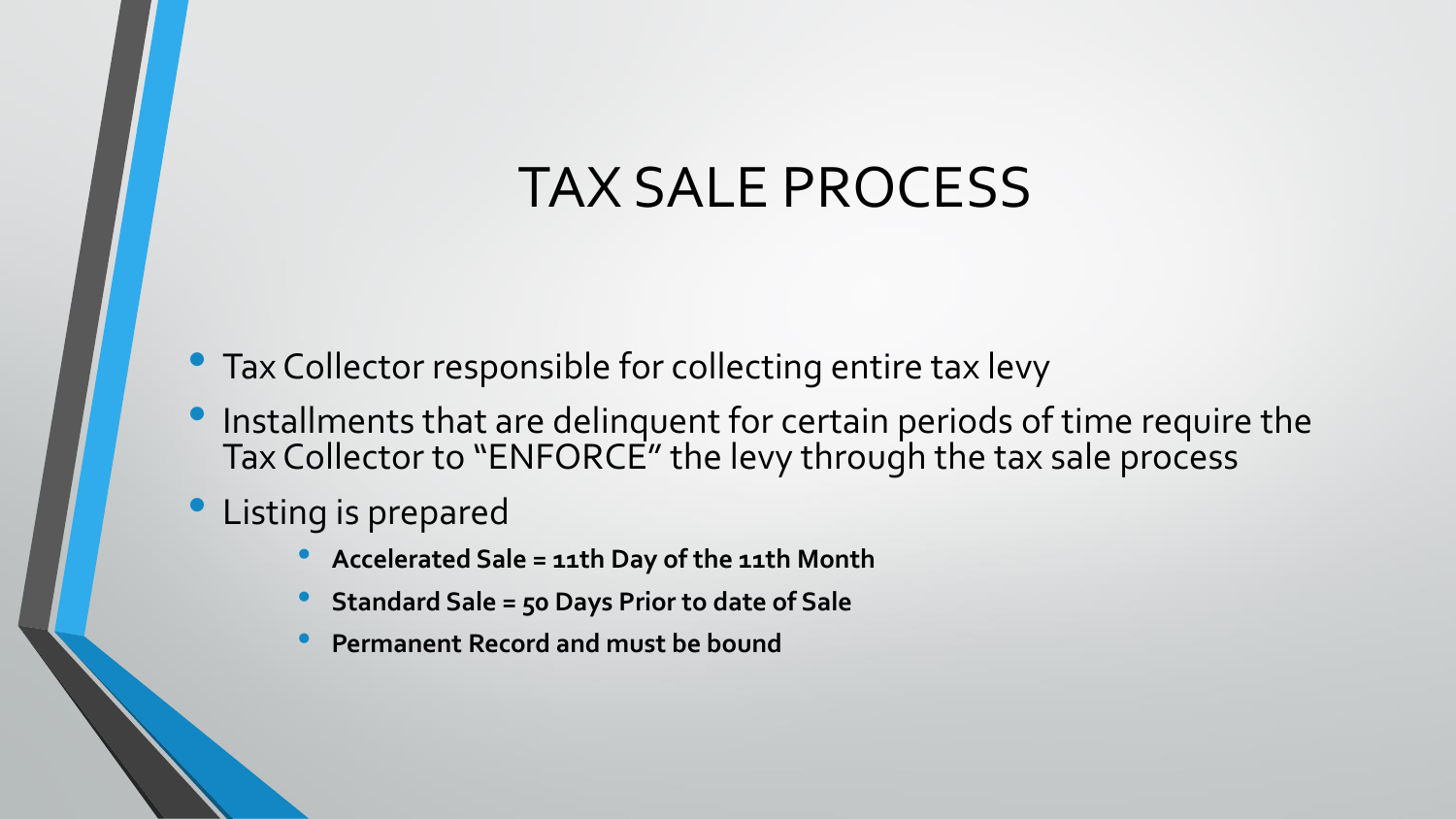# Calculation of Amount For Sale

- Principal amount dlq as of 11/11/xx
- Interest calculated to DATE OF SALE
- **Certified** utility amounts, calculated to DATE OF SALE
- 2% Cost of Sale min of \$15.00 Max of \$100
- "In Lieu of Mailing Fee", if authorized by resolution of Governing Body
- **NOTE:** Farmland (3A & 3B property classes) are listed separately for billing purposes, but for tax sale they are combined as one(1) parcel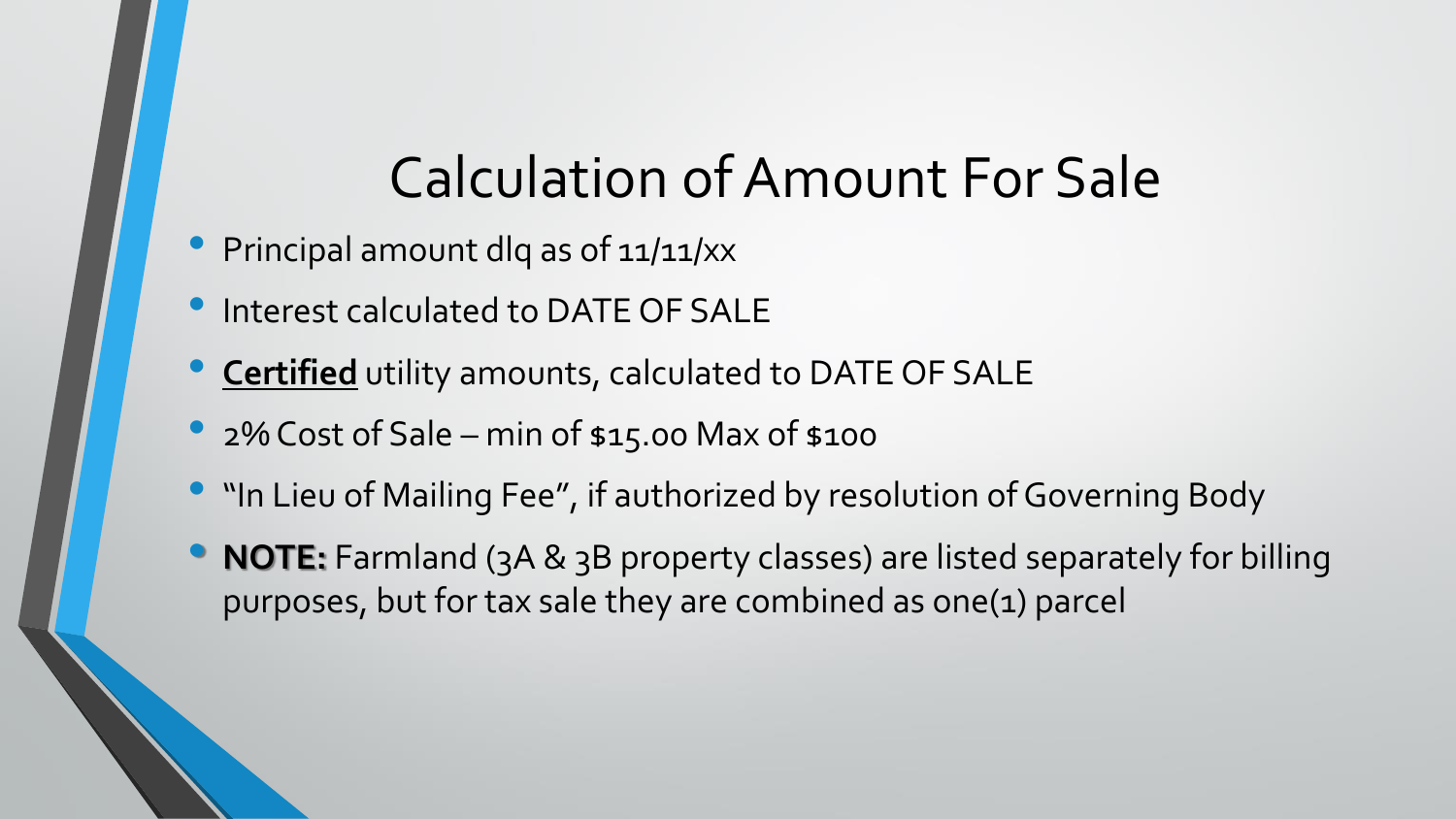#### • Notice of Sale

- Time & Place
- Description of parcels (Block and Lot)
- Name (taken from the most current tax duplicate)
- Total due with interest & costs calculated to the date of the sale and which are still due at the time of preparing the notice
- Tax Sale Notice Posted and Advertised
	- Copies of the notice must be posted in 5 most public places
	- Notice must be published in the newspaper which circulates in the municipality one time in each (4) weeks preceding the week of the sale (Does not have to be the same day each week)
- Collector may substitute up to (2) ads with mailings (known as "In Lieu of" Mailings)
	- Mailings may be sent certified or regular mail
	- Sent to homeowner and any entity on file that has submitted a "5 Year Notice"
	- A Fee **up to** \$25.00 can be charged for each mailing (authorized by resolution)
- Tax Sale Notice Mailed to Owner
	- This notice is in addition to the advertisement and/or in lieu of mailings
	- Sent regular or certified mail to name and address as listed in the duplicate
	- Failure to send does not invalidate the sale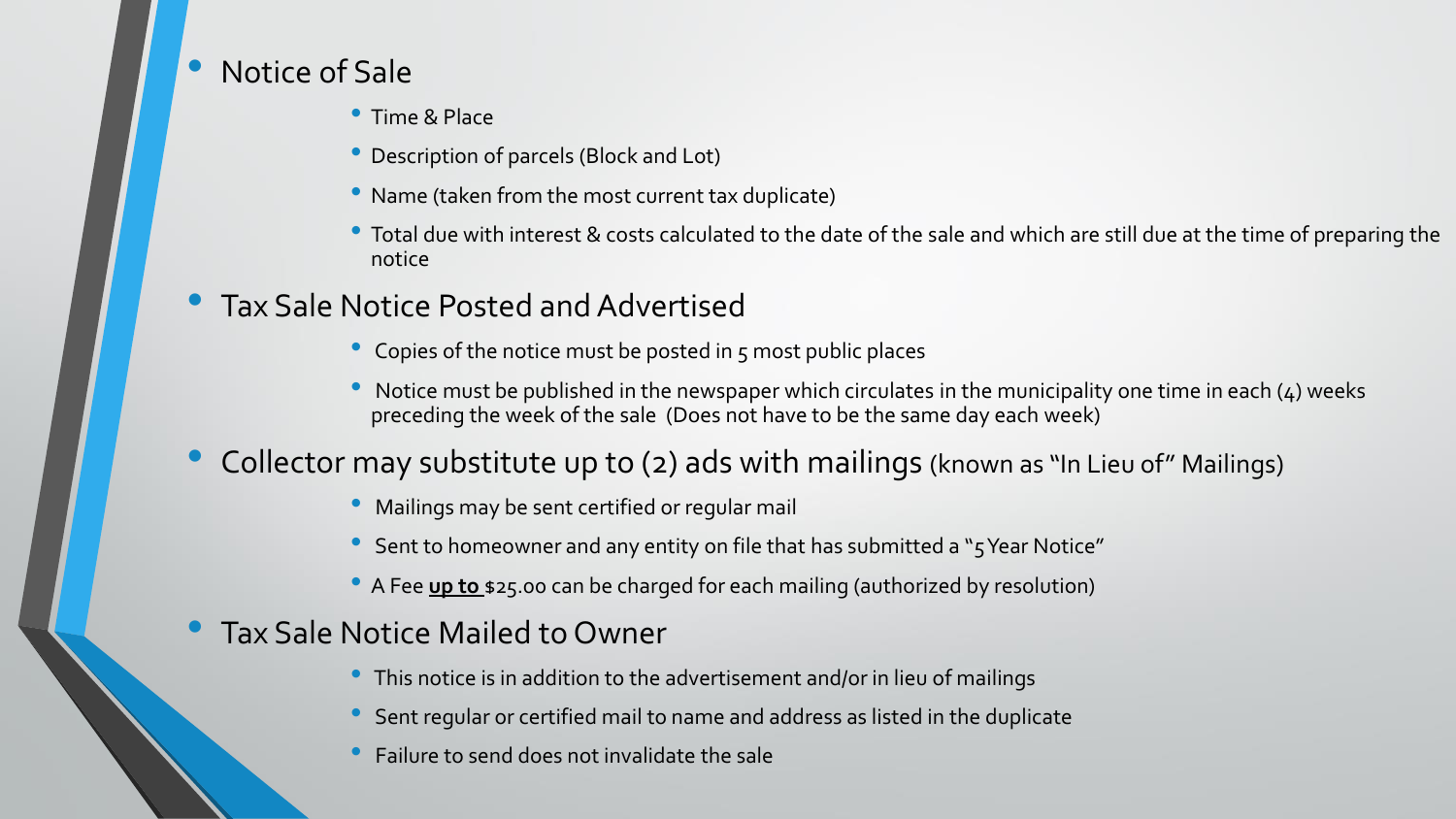# 2 Types of Sale

### Call Out Sale – Live Auction Style

- The sale is a public auction
	- Held at the time and place as noticed
	- Each property is sold as advertised or for the amount still remaining unpaid
	- Liens can be sold for less than advertised but NEVER MORE unless the sale was adjourned to a new date (day to day, week to week, up to 8 weeks)
	- Bids begin at the maximum rate of interest 18% and is bid down
	- Bids that reach 0% then go to premium bids
		- Premium bids are monetary amounts paid in addition to the delinquent amount being sold

### • **Certificate is sold to the lowest percentage of redemption interest bid or the highest premium bidder**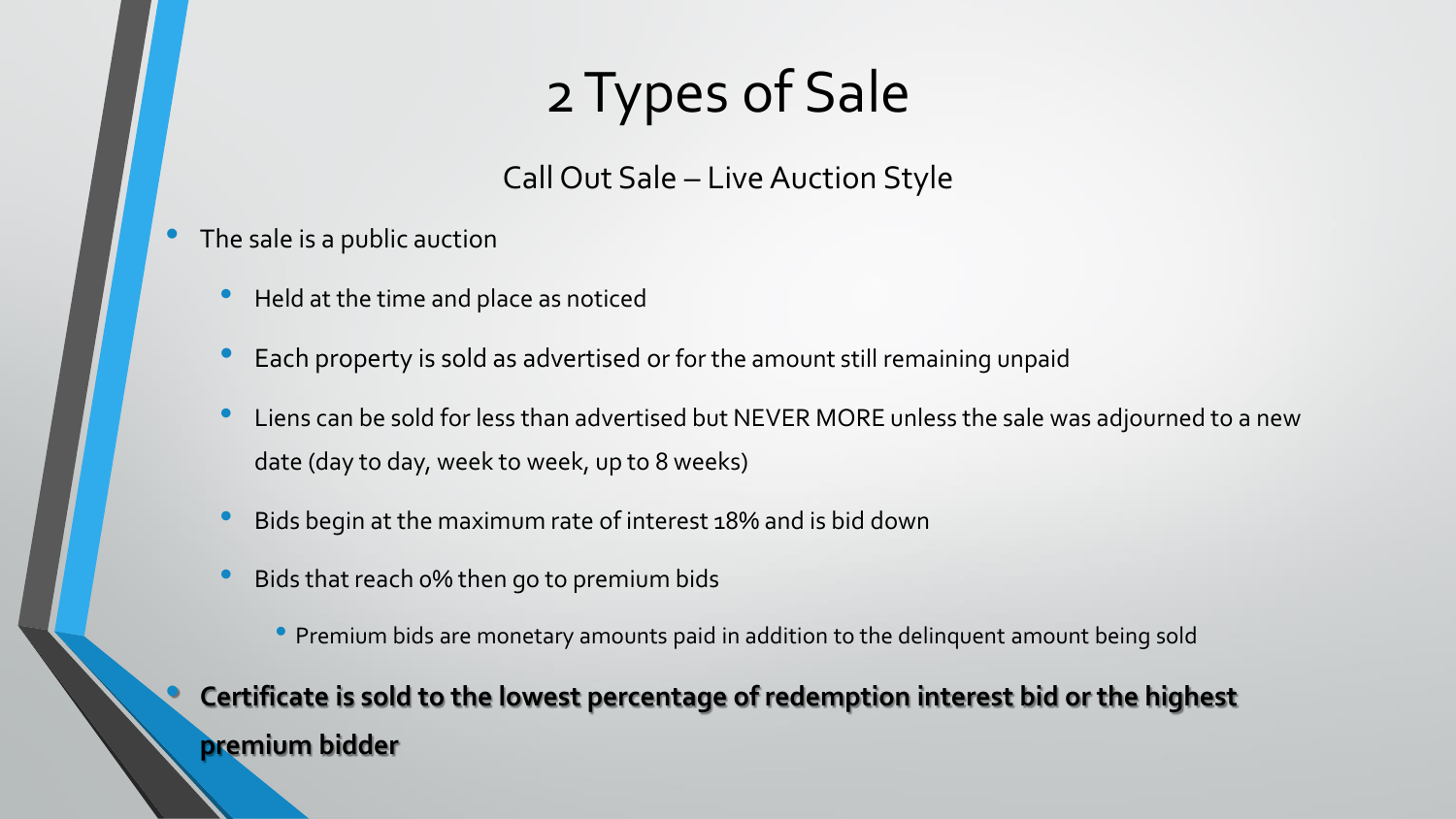# MUNICIPAL LIEN

- In such cases where there are NO BIDDERS, the lien is struck off to the municipality at the highest interest rate of 18%
- All future taxes automatically accrue to the lien
- NO payments can be accepted until the lien is redeemed in full, inclusive of ALL current charges and interest
- Additional ENFORCEMENT Foreclosure & Receivership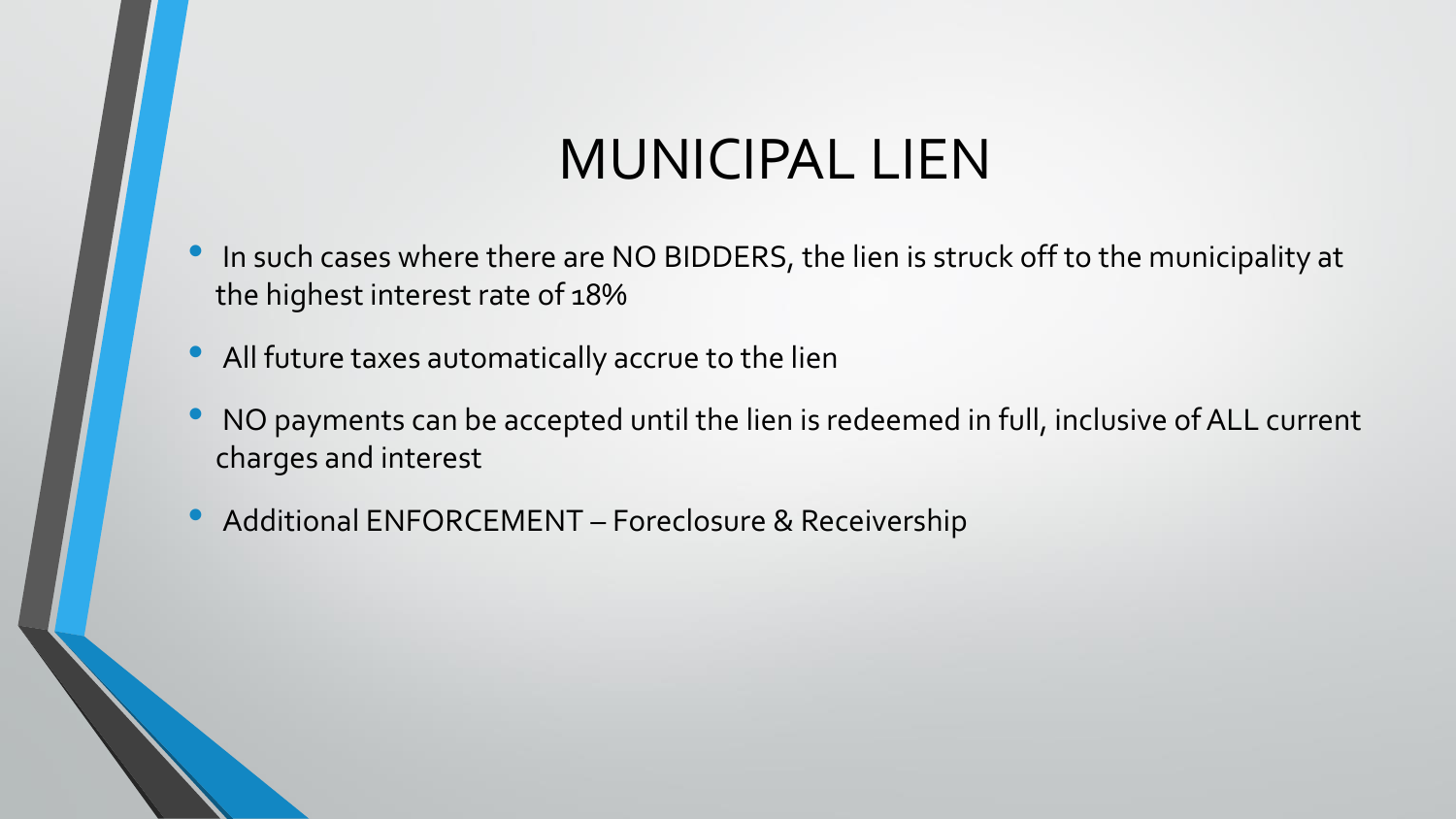### Electronic Municipal Tax Sales (Online)

• LFN 2018-08 - Adoption of NJAC 5:33-1.1 creating regulations for long standing PILOT program for internet-based tax sales. This legislation establishes requirements for publication of notice, issuance of notice to the property owner, bidder registration, conducting the online tax lien sale, as well as the receipt and processing of payments. The regulations and the Notice also address other areas such as procuring a vendor and standard contractual provisions.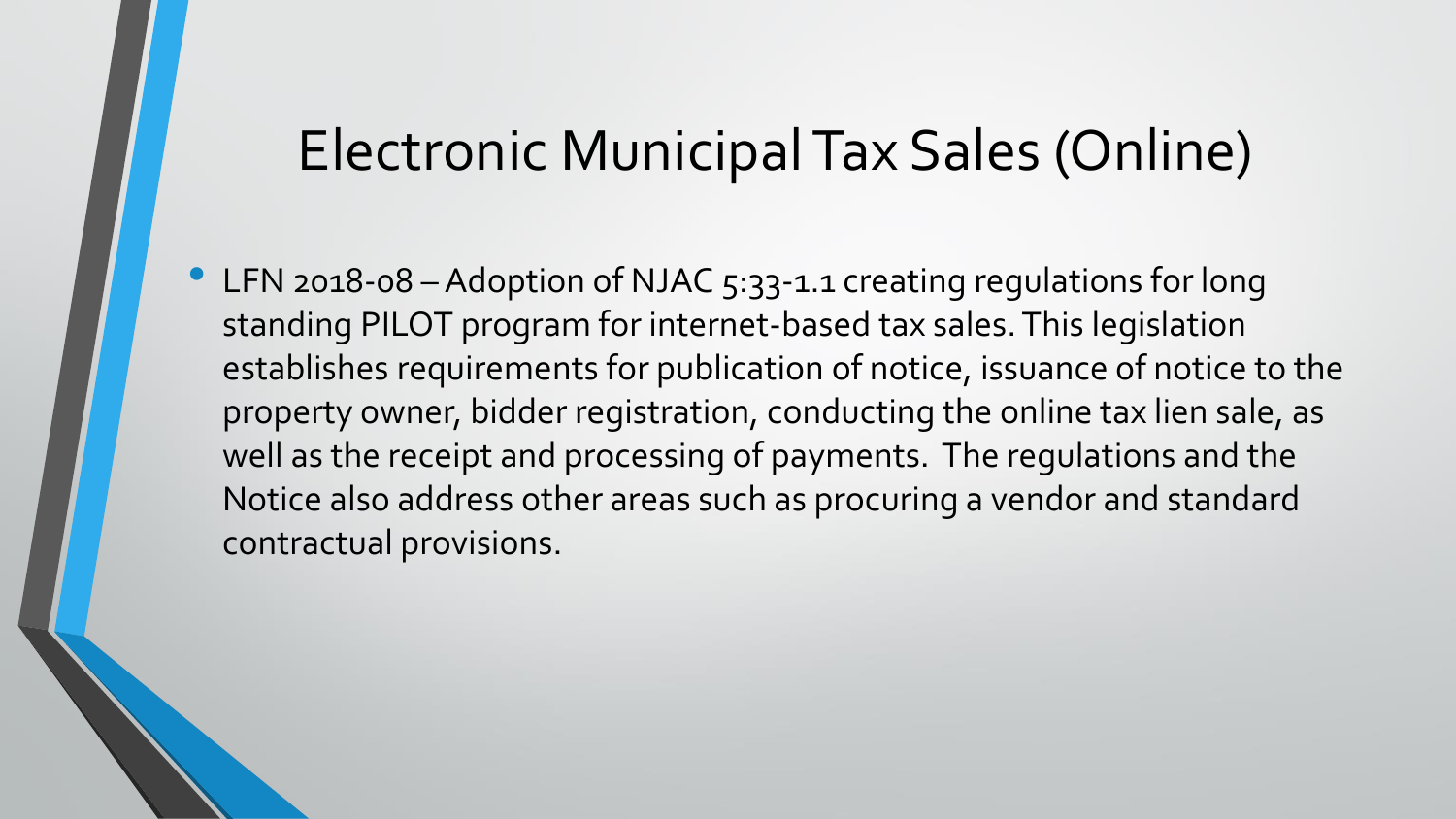#### **Tax Sale Comparison – Pilot Program vs. 2018 New Regulations**

| <b>Pilot Program</b>                                                                                                                                                                                                                                                                               | <b>New 2018 Regulations</b>                                                                                                                                                                                                                                                                                                                           |
|----------------------------------------------------------------------------------------------------------------------------------------------------------------------------------------------------------------------------------------------------------------------------------------------------|-------------------------------------------------------------------------------------------------------------------------------------------------------------------------------------------------------------------------------------------------------------------------------------------------------------------------------------------------------|
| The municipality's governing body adopts a resolution requesting<br>participation in the Pilot Program.                                                                                                                                                                                            | The municipality's governing body adopts a resolution to authorize an<br>electronic tax sale.                                                                                                                                                                                                                                                         |
| A certified copy of the adopted resolution and a completed Application for Electronic<br>Tax Sale Pilot Program is mailed to the DLGS.                                                                                                                                                             | The adopted resolution to participate in electronic tax sale does not need to be<br>mailed to the DLGS.<br>No application needs to be filled out.                                                                                                                                                                                                     |
| State gives approval to hold the electronic tax sale.                                                                                                                                                                                                                                              | State approval is no longer required to hold the electronic tax sale.                                                                                                                                                                                                                                                                                 |
| In most cases the municipality may contract with a vendor to conduct a sale on<br>behalf of the Tax Collector without quotations or public bids.                                                                                                                                                   | Municipality may contract with a vendor to conduct a sale on behalf of the Tax<br>Collector by quotations or public bids.<br>The process to follow depends on the estimated contract amount, the bid threshold<br>of the municipality, and whether the municipality has a Qualified Purchasing Agent<br>on staff.                                     |
| The Tax Collector shall continue to prepare the tax lien sale notice required<br>pursuant to N.J.S.A.54:5-25 (No fee allowed).                                                                                                                                                                     | The Tax Collector shall continue to prepare the tax lien sale notice required<br>pursuant to N.J.S.A.54:5-25 (No fee allowed).                                                                                                                                                                                                                        |
| Notice of Sale may be a display ad (minimum size of 2" x 3" with a bold black border)<br>for four weeks. Three direct mailings required for which a fee not to exceed \$25 each<br>may be charged<br>- cost added to the cost of sale.<br>Ordinance/resolution required to set mailing fee amount. | Notice of Sale may be a display ad (minimum size 2" x 3" with a bold black<br>border) for four weeks or, not less than two weeks with two direct mailings for<br>which a fee of not to exceed \$25 each may be charged - cost added to cost of<br>sale.<br>Ordinance/resolution required to set mailing fee amount.                                   |
| Bidding shall open upon the first publication of the newspaper advertisement.                                                                                                                                                                                                                      | Bidding shall open upon the first publication of the newspaper advertisement.                                                                                                                                                                                                                                                                         |
| The municipality shall physically post copies of the tax lien sale notice in five of the<br>most public places in the municipality                                                                                                                                                                 | The municipality shall physically post copies of the tax lien sale notice in five of the<br>most public places in the municipality.<br>Notice must state that the sale is being held through an online auction, that bidders<br>should submit their bids no later than the date and time of the sale. A full link to the<br>website must be included. |
| Nothing is required to be posted on the municipality website.                                                                                                                                                                                                                                      | If the municipality has a website a copy of the tax sale notice and a link to the<br>auction site shall be posted.                                                                                                                                                                                                                                    |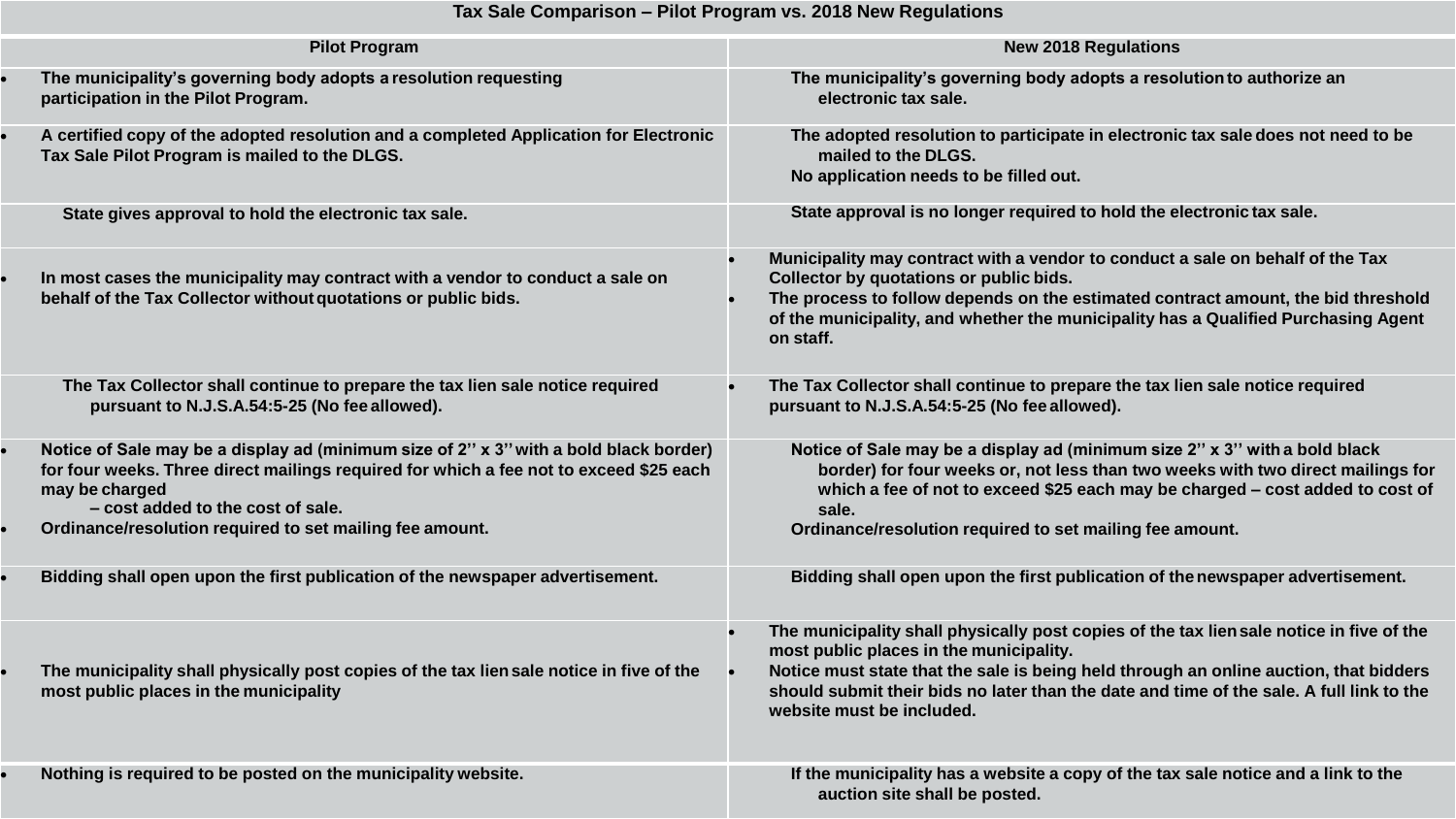**The TOWNSHIP OF ANYTOWN announces the sale of 2019 and** 

**prior year delinquent taxes, sewer and other municipal charges** 

**through an on-line auction on**

**DECEMBER 16, 2019**

**8:30AM**

 **For a listing of all parcels, delinquencies and costs, please visit**

**https://anytown-mercer.newjerseytaxsale.com/**

**\*\*information can be viewed free of charge\*\***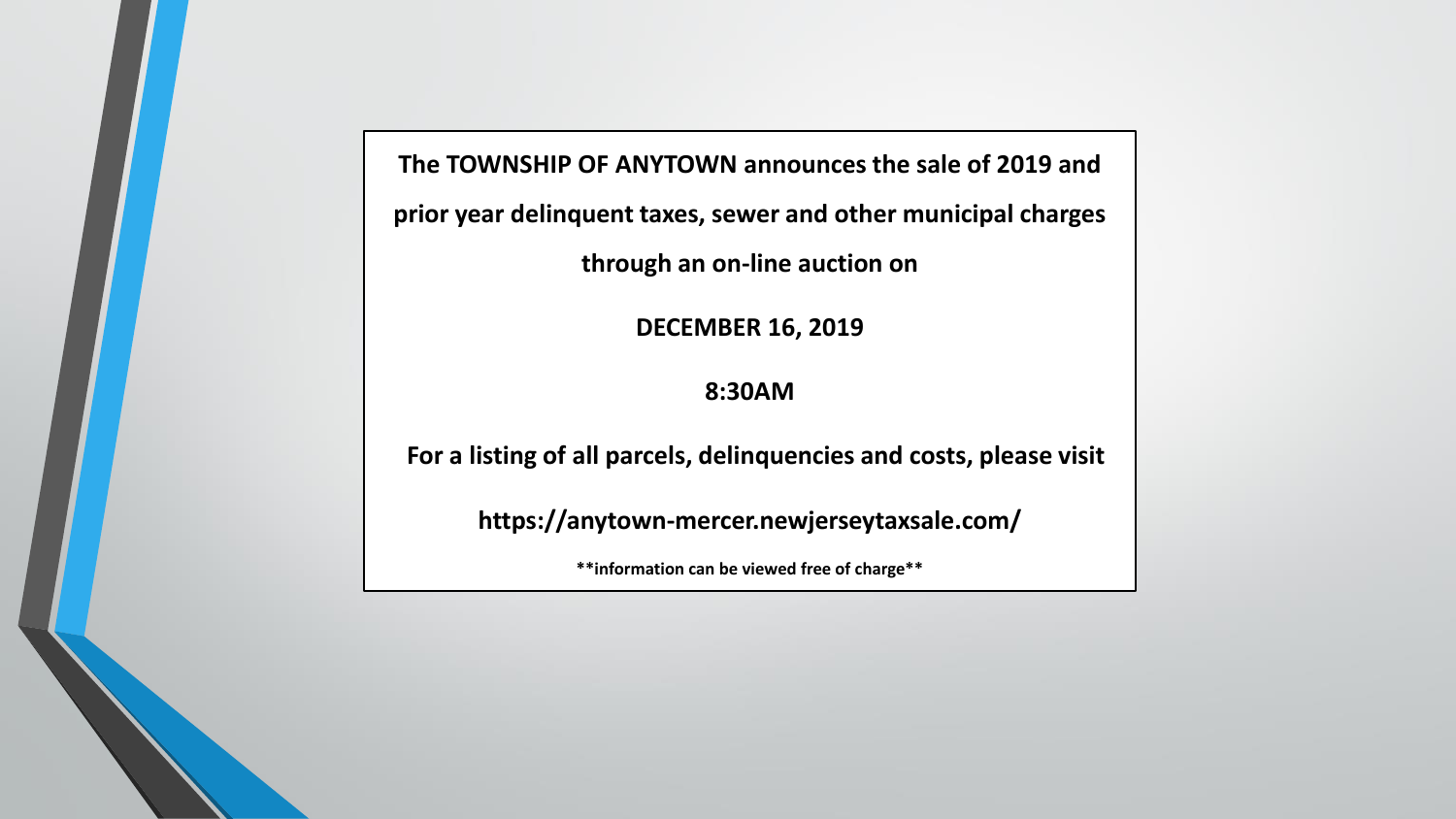### **Contracting Requirements For Electronic Tax Sales in New Jersey**  *As of January 1, 2018*

| <b>Bid Process Required</b>                                                                                                                                                                                                                                                                                                                                                                                                                                                                                                                                                                                                                                                                                                                                                                                                                                                                                                                                     | <b>Estimated Contract Amount</b> |                                              |
|-----------------------------------------------------------------------------------------------------------------------------------------------------------------------------------------------------------------------------------------------------------------------------------------------------------------------------------------------------------------------------------------------------------------------------------------------------------------------------------------------------------------------------------------------------------------------------------------------------------------------------------------------------------------------------------------------------------------------------------------------------------------------------------------------------------------------------------------------------------------------------------------------------------------------------------------------------------------|----------------------------------|----------------------------------------------|
|                                                                                                                                                                                                                                                                                                                                                                                                                                                                                                                                                                                                                                                                                                                                                                                                                                                                                                                                                                 | With Qualified Purchasing Agent  | <b>Without Qualified Purchasing</b><br>Agent |
| RFP / Public Bid<br>If the estimated contract amount exceeds the amount shown in the appropriate column on the right, the<br>municipality must conduct a public bid.<br>Rule 5:33-1.1(c)(1) permits municipalities to use the "competitive contracting" process which allows<br>municipalities to award contracts on the basis of an evaluation and ranking of technical, management and cost-<br>related criteria, which may be weighted in the municipality's discretion. The evaluation criteria must be<br>announced in the RFP but it is in the municipality's discretion to disclose the relative weighting of the criteria as<br>part of the RFP or wait until making the award.<br>Note: municipalities must adopt a resolution to permit "competitive contracting". Absent this requirement, "public<br>bid" means the municipality must accept the lowest bid meeting the specifications. NO discretion is permitted if<br>vendor meets requirements. | Greater than<br>\$40,000         | Greater than \$17,500                        |
| Quote<br>If the estimated contract amount falls below the RFP/Public Bid amount but is greater than the amount shown in<br>the appropriate column on the right, the municipality may use a quotation process in lieu of the RFP/Public Bid<br>process.<br>The quotation process requires the solicitation of at least two (2) quotations and may be awarded to the vendor<br>whose response is "most advantageous, price and other factors considered." The purchasing agent may make<br>the award directly, without the approval of town council (unless the municipality does not permit this).                                                                                                                                                                                                                                                                                                                                                               |                                  | Greater than $$6,000$ Greater than $$2,625$  |
| No Bid / Quote Required<br>If the estimated contract amount falls below the amount shown in the appropriate column on the right, the<br>contract may be awarded directly to the vendor of choice without public bid or quote (unless the municipality<br>does not permit this).                                                                                                                                                                                                                                                                                                                                                                                                                                                                                                                                                                                                                                                                                 | Less than $$6,000$               | Less than $$2,625$                           |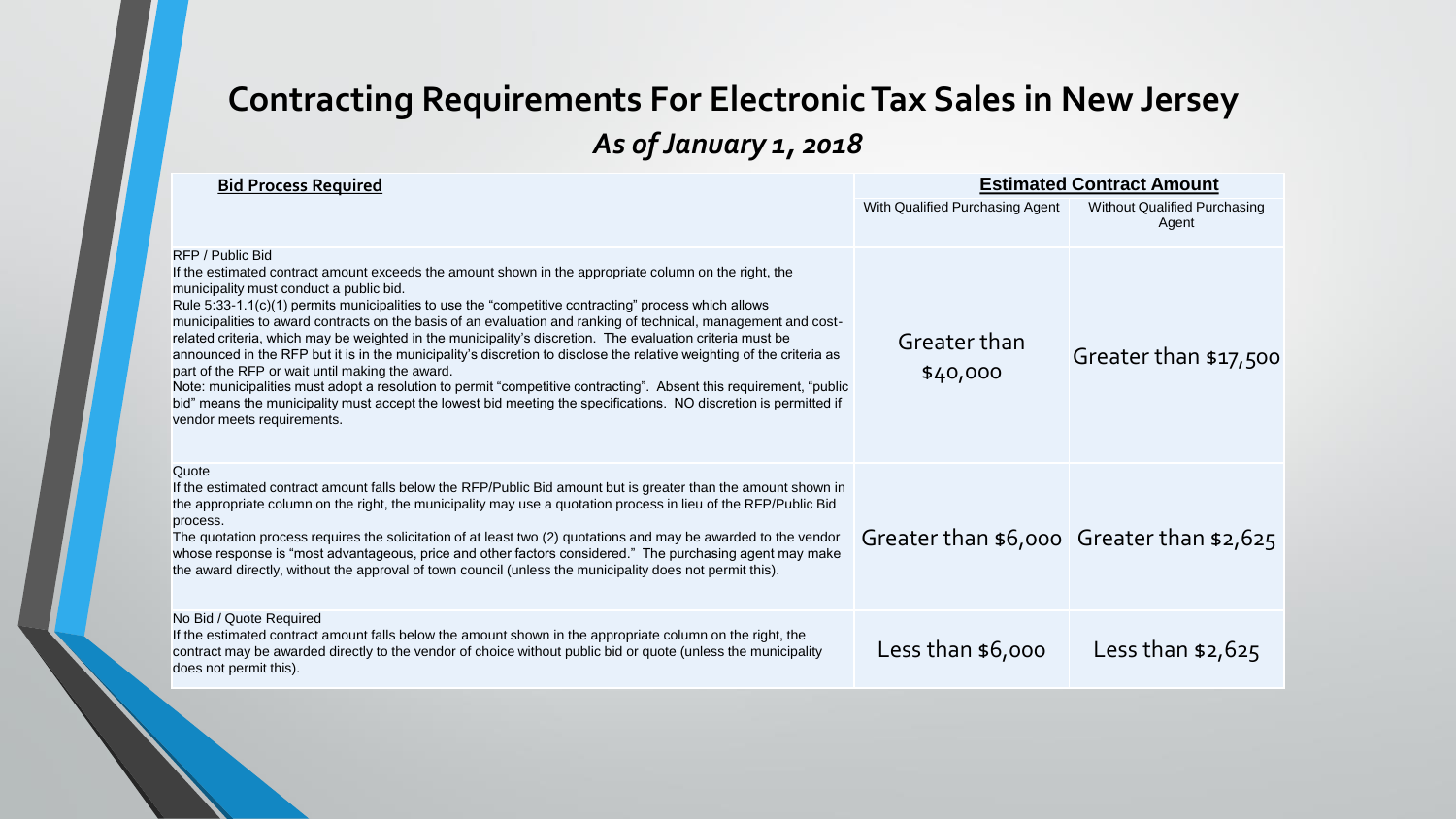### Reasons To "Stay" a Property From Sale

### **Bankruptcy**

- Court Order
- TOTAL Levy under \$100.00 (NOT BALANCES DUE!) -5 year max or until total exceeds \$100
- Properties with previously approved payment plans by resolution of the Governing Body that are CURRENT on their payments (5 year plan)
- NJ Soldiers & Sailors Relief Act of 1979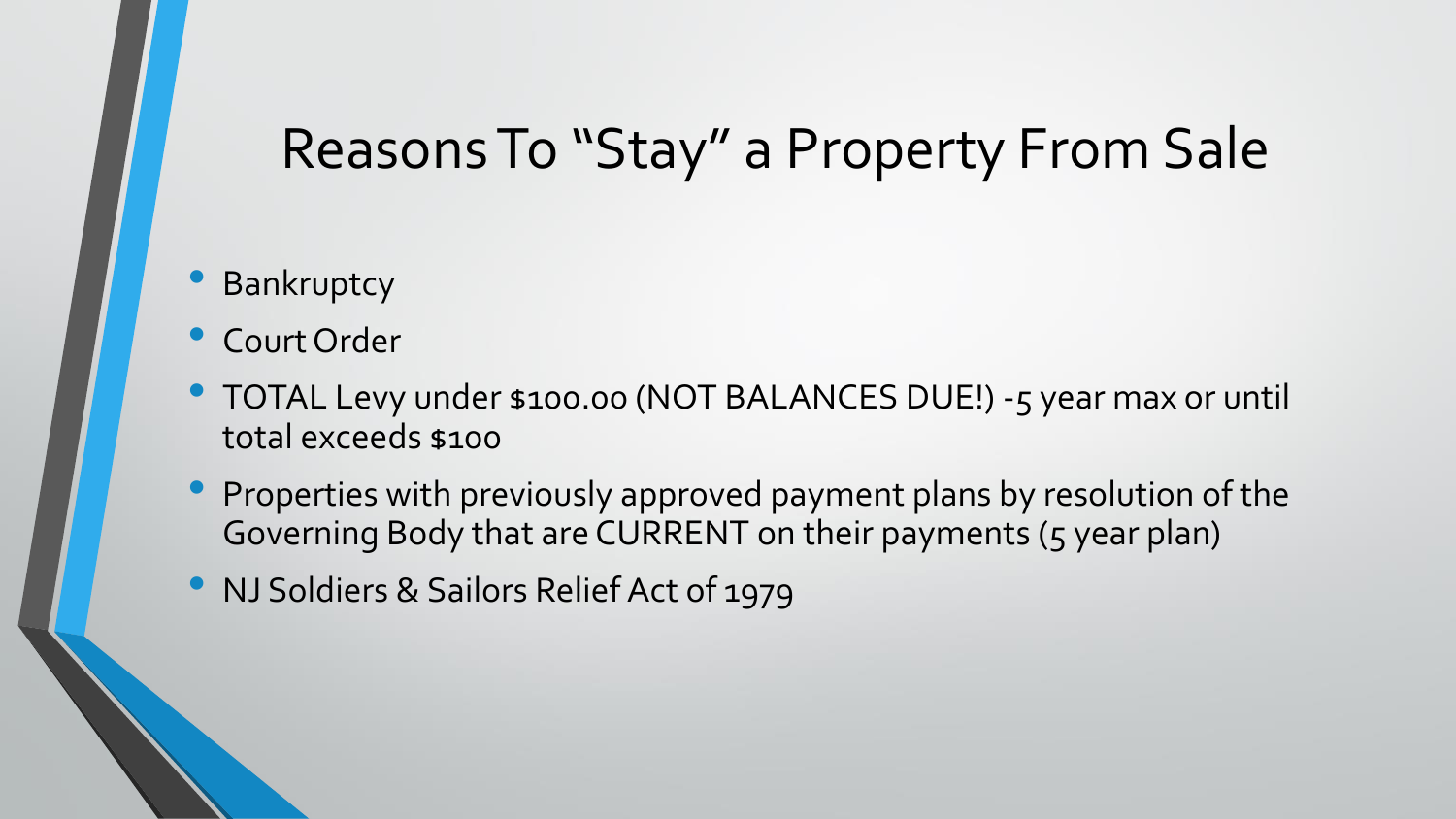#### **Payments at Sale**

The Tax Sale is not complete until ALL payments have been received by the collector. If a successful bidder does not make payment; the property is resold

#### **Premiums Held by the Collector**

- Premiums bid at sale are held by the collector in a municipal trust account until the lien is redeemed
- Premiums are escheated (forfeited) to the Municipality when
	- The lien is foreclosed
	- 5 Years have elapsed (extension is allotted on a day for day basis for bankruptcies) and neither a redemption nor foreclosure has taken place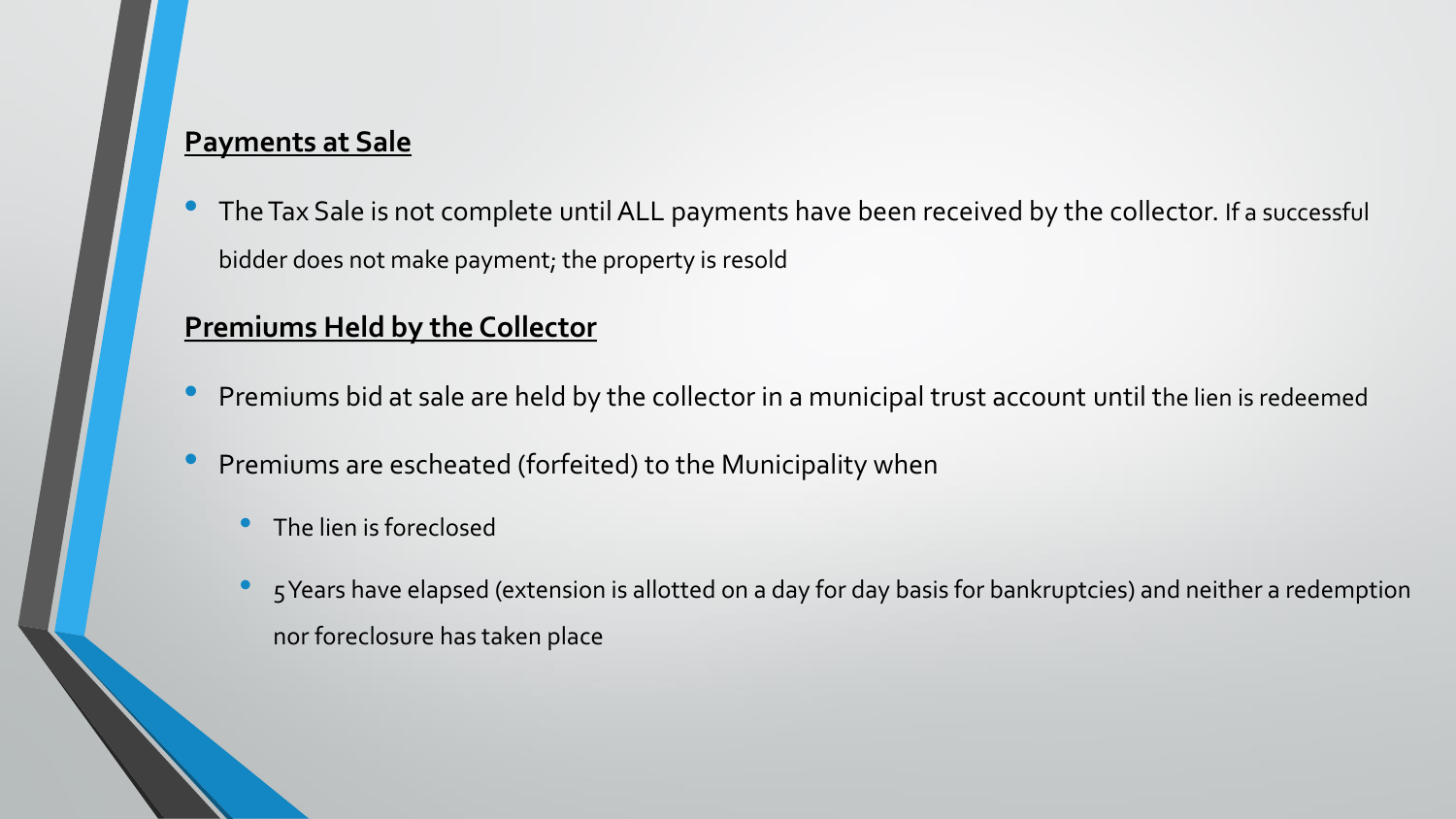# *QUIZ QUESTION!!*

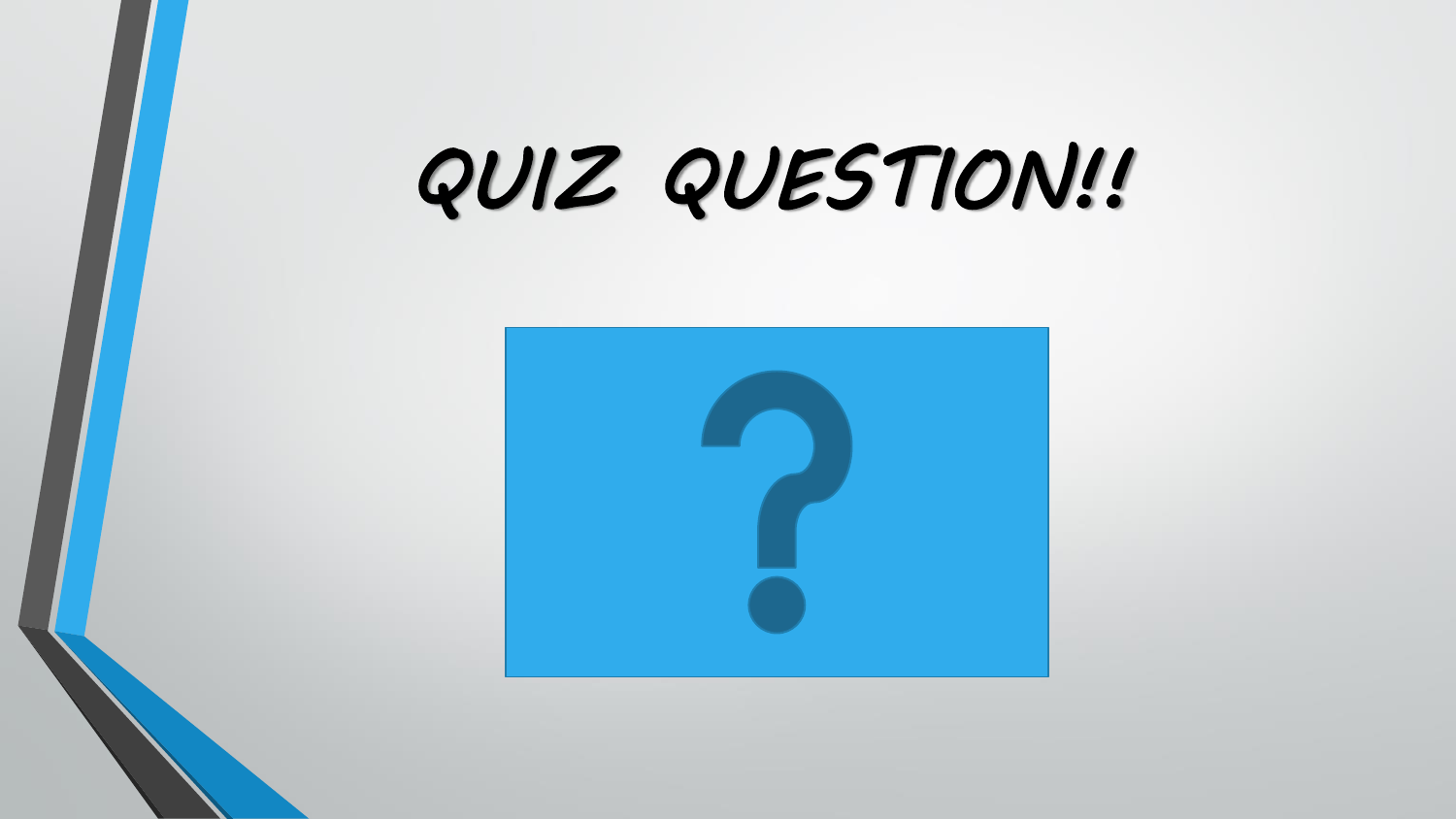### Post Tax Sale

- Creation and issuance of Tax Sale Certificates within 10 days (day of sale is 1<sup>st</sup> day)
- Lienholder must record the certificate(s) within 90 days of sale or may be deemed VOID. Copy of the recorded certificate shall be forwarded to the Tax Collector.
- All subsequent payments that become due and remain dlq may be paid by the lienholder and added to the lien, with the appropriate affidavit being certified with the Tax Collector's office.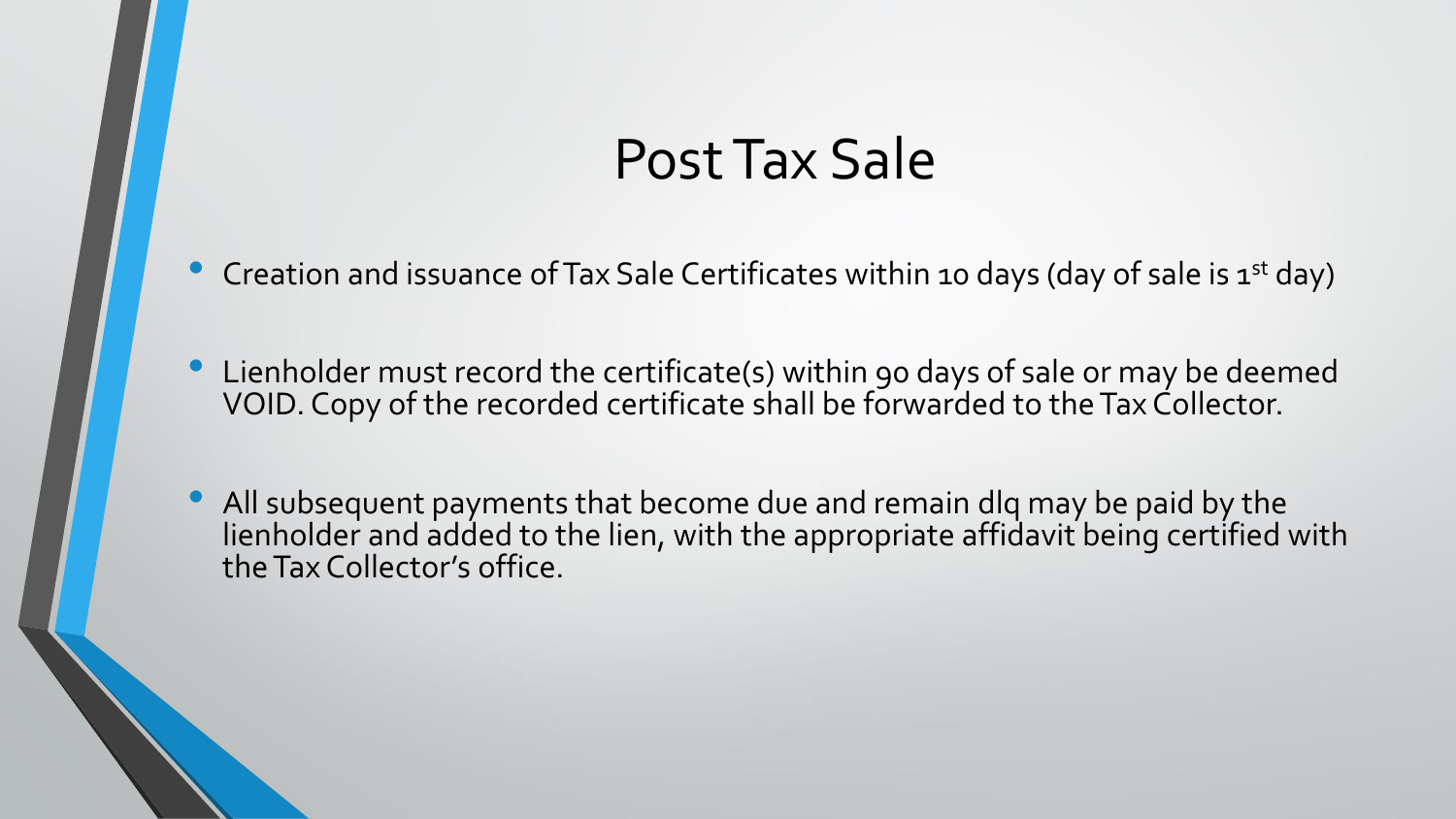# Redemptions

### Within 10 Days (prior to issuance)

- CERTIFICATE AMOUNT
- INTEREST BID OR PREMIUM

### After 10 days or issuance

- CERTIFICATE AMOUNT
- INTEREST BID OR PREMIUM
- REDEMPTION PENALTY (2%,4%,6%)
- RECORDING FEE
- SEARCH FEE
- OUTSIDE LIEN Sub payments & Interest w/ affidavits filed, Foreclosure Fees, YEP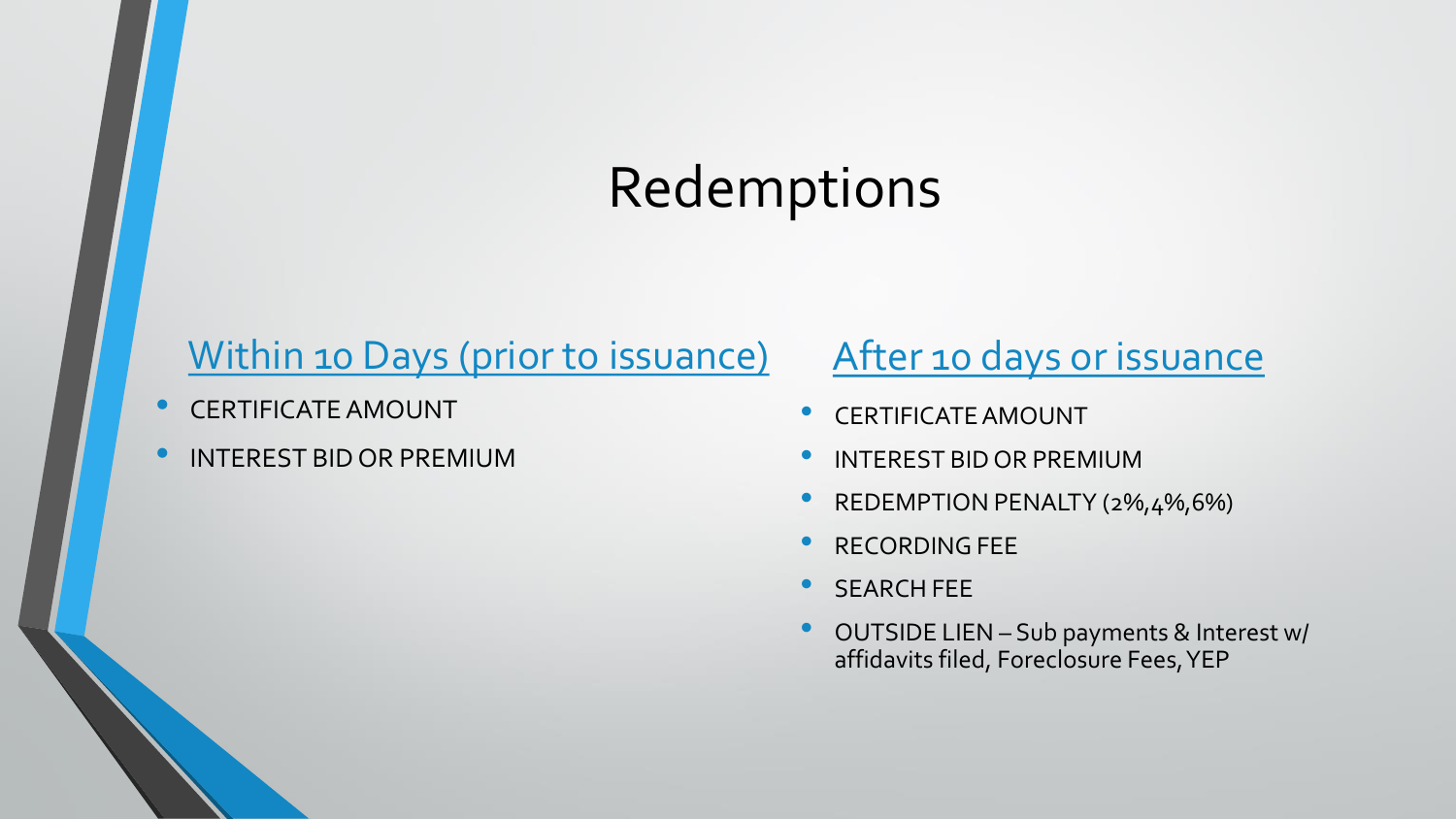## Who Is Entitled To Redeem

- OWNER
- **HEIRS**
- PRIOR LIEN HOLDERS (Can redeem forward, never back)
- MORTGAGE HOLDER
- OCCUPANT LEGAL LESSEE (Not a squatter)

• -------------------------------------------

• All Redemptions must be IN FULL and handled through the Tax Collector's Office -Violators forfeit certificate to redeeming party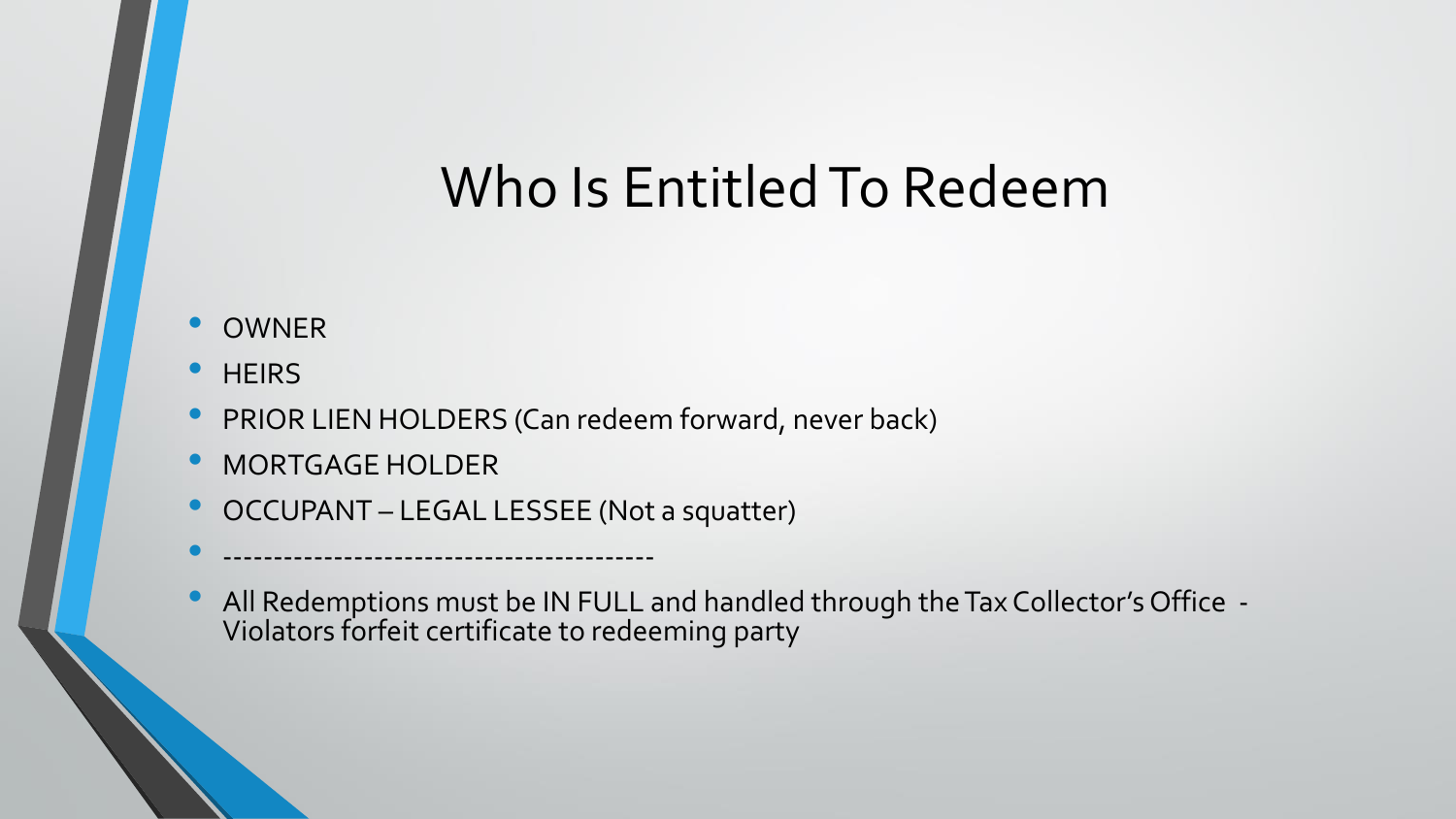# REDEMPTIONS IN INSTALLMENTS (Post-Tax Sale)

- Municipal Liens only
- Resolution of Governing Body
- Equal Monthly Payments of not more than 3 years
- Subject to 18% Interest
- Provision that all CURRENT taxes must be paid on time
- If not paid w/in 30 days of Due date, payment plan is VOID and is enforceable through foreclosure and assignments
- Final payment must be enough to cover balance of ALL amounts due with proper interest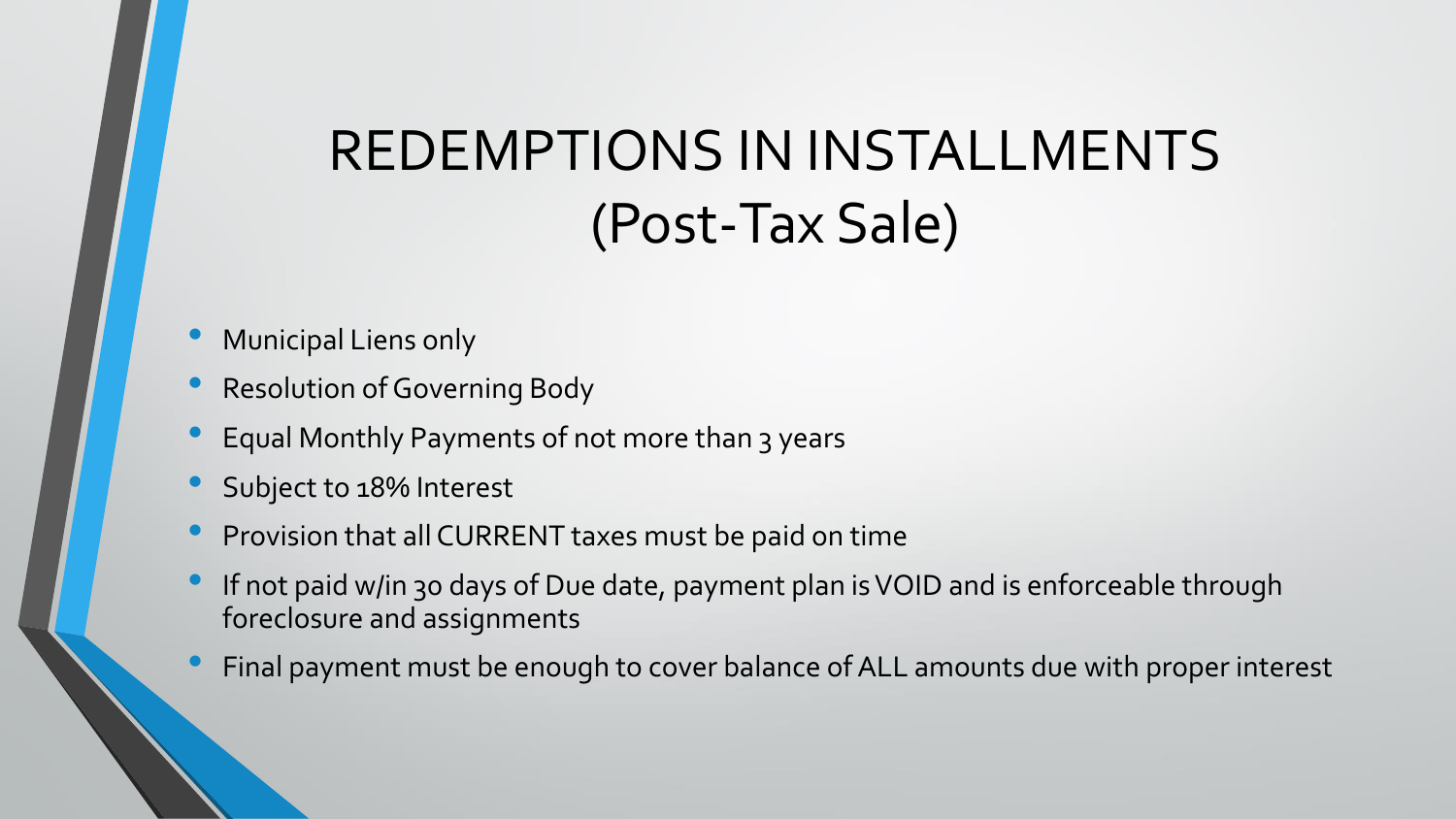### ASSIGNMENTS

#### **54:5-112 Private Sale**

- Full Value of Lien
- Certificate is surrendered to assignee
- Redemption monies given to assignee

#### **54:5-113 Bulk Sale (Private or Public)**

- Full Value of Lien or Assessed valuation, if lien exceeds assessment
- Certificate is surrendered to assignee
- Redemption monies given to assignee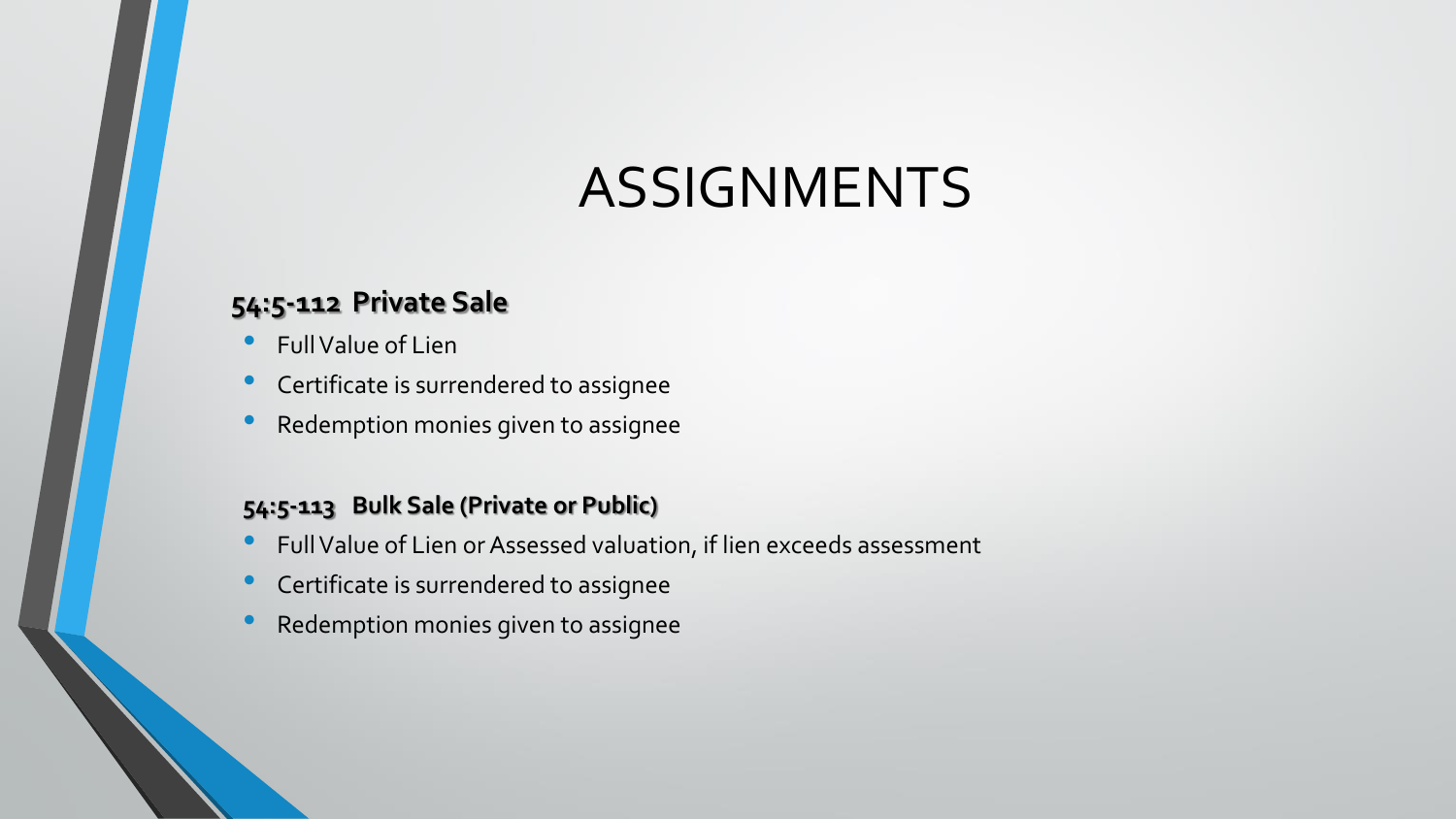# Assignments (cont.)

### **54:5-114-1Public Sale**

- Sold at public sale to highest bidder
- May sell for less than value, with confirmation of governing body
- Sale does not include current year taxes
- Certificate is surrendered to assignee
- Upon redemption, purchaser receives redemption based on FULL amount of certificate
- Sale is not limited by assessed valuation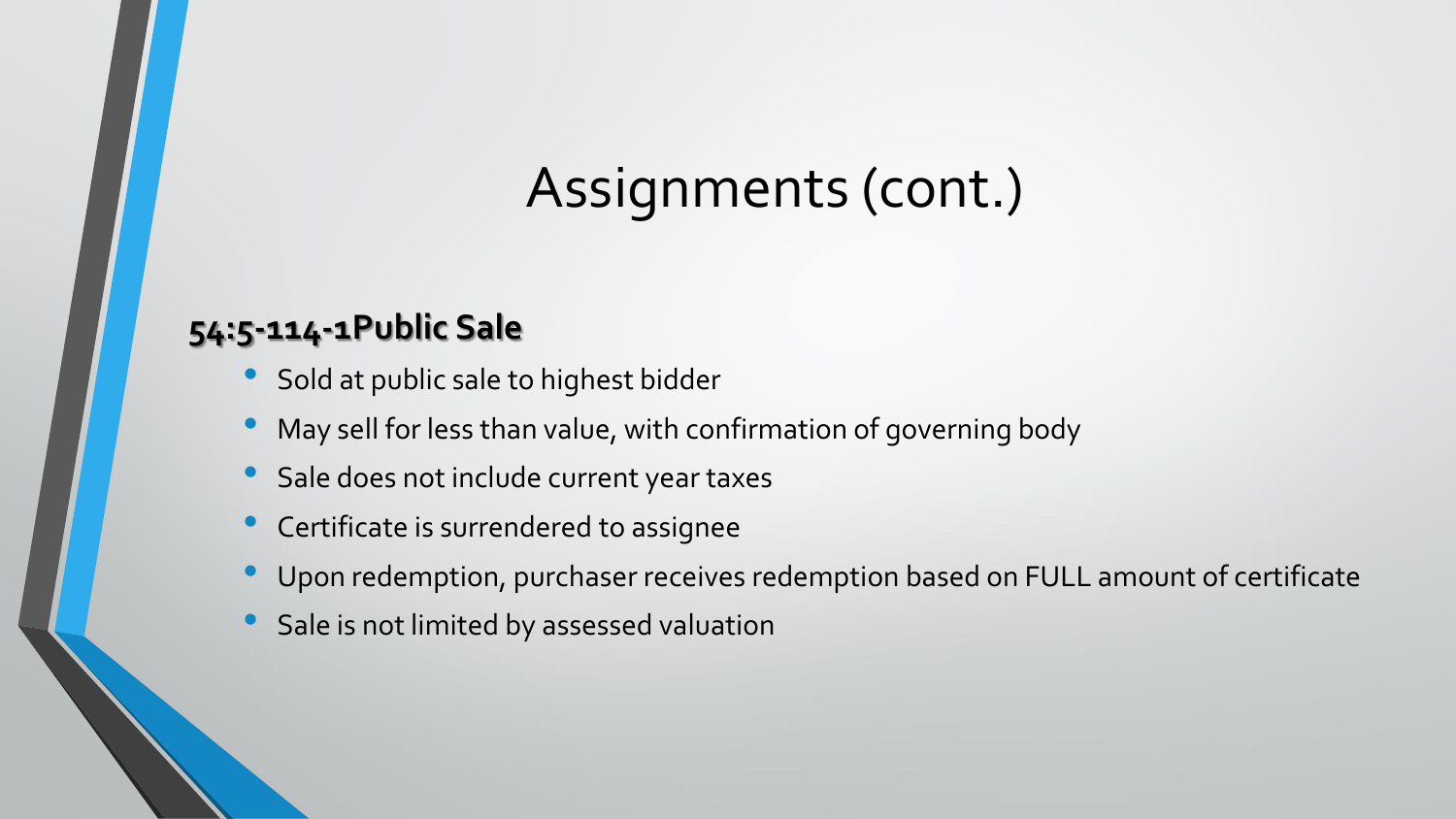# Assignments (cont.)

### **54:5-114.2Jones Act**

- Similar to 54:5-114-1 with following EXCEPTION:
- Final Judgement MUST be recorded with 2 years of assignment
- This provision can be extended by resolution of the Gov Body with application PRIOR to expiration of 2 year period
- Upon failure to foreclose, title reverts back to the municipality with NO refund of monies to the purchaser
- Certificate is NOT surrendered to the assignee
- If redemption occurs, purchaser receives only the purchase price, interest and costs. The municipality retains all excess monies.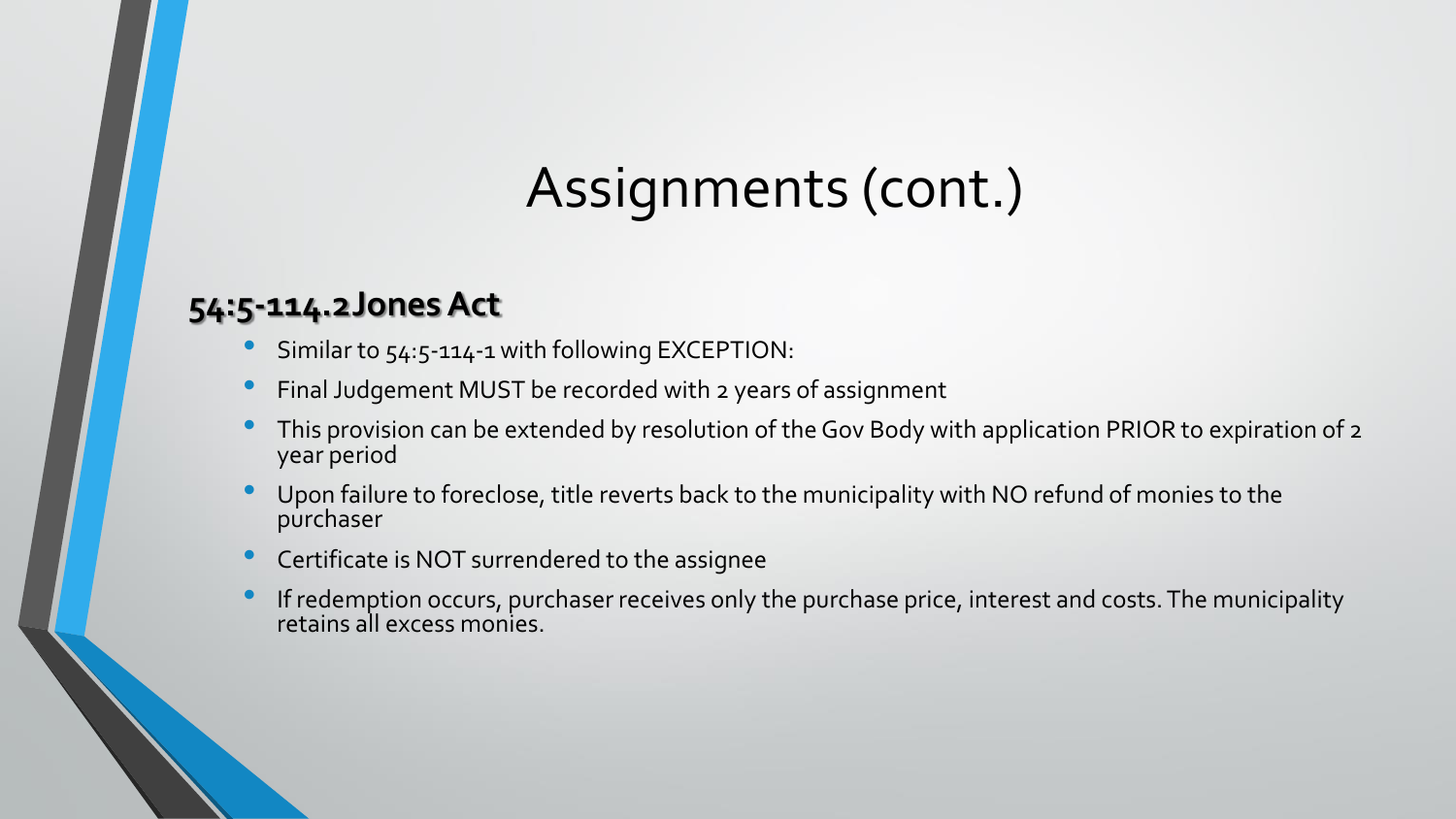# FORELCOSURES

### **IN PERSONAM – AGAINST THE PERSON**

• Outside lienholder may foreclose after 2 years from the date of the tax sale

### **IN REM –AGAINST THE THING (PROPERTY)**

- Only a Municipality may use this method
- May commence foreclosure after 6 months from the date of the sale .... NOTE part of the certificate MUST be at least 21 months old
- Not Personal Judgement